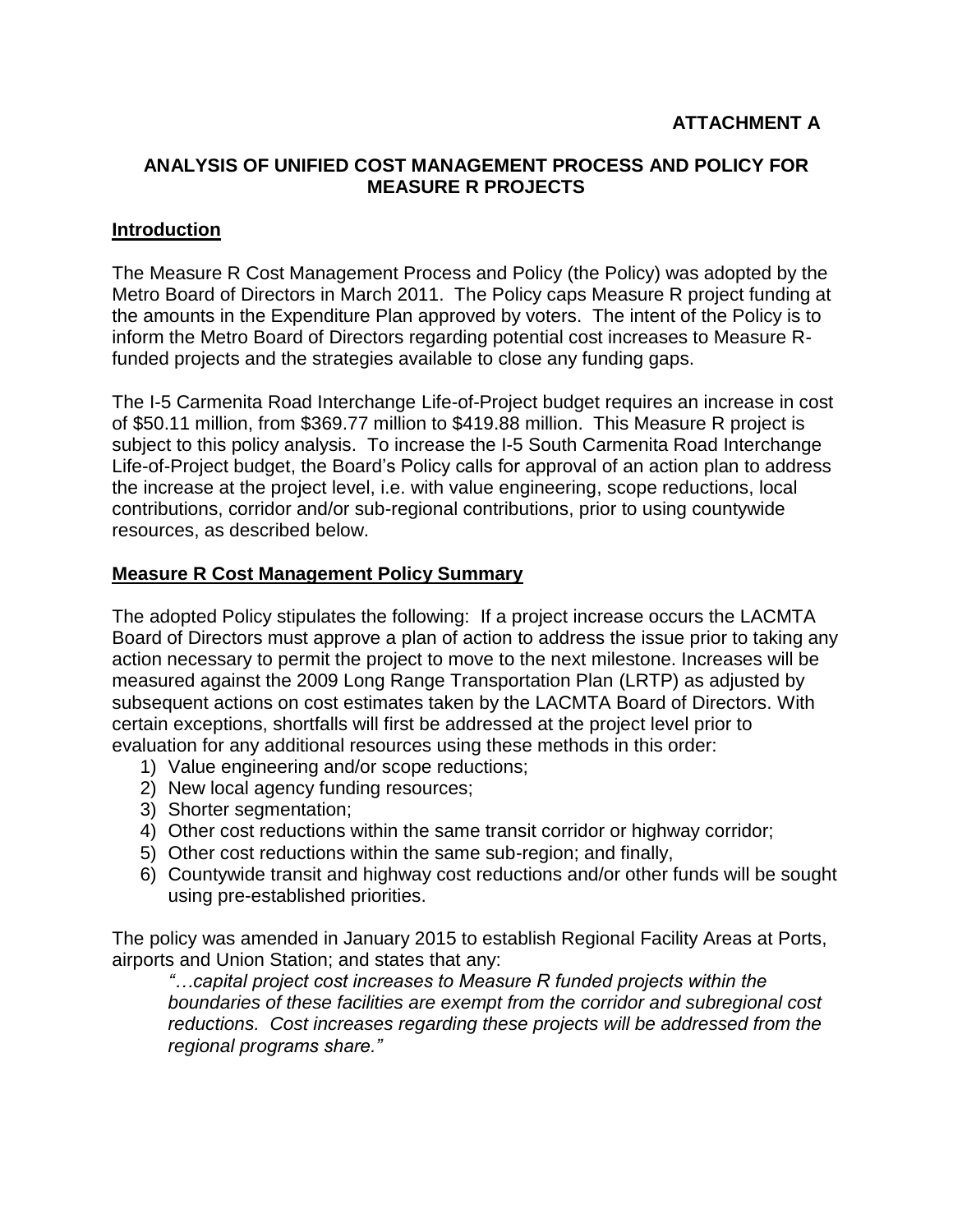While the I-5 Carmenita Road Interchange Project does not fall within a Regional Facility Area, the same motion requires that Measure R highway projects be considered on a case-by-case basis. This is the case analysis required by the policy and motion.

# Value Engineering and/or Scope Reductions

There were a significant number of parcels that were identified as partial acquisitions that settled as full-takes due to exacerbating part-take impacts to businesses. In additional, thirty five out of thirty nine commercial parcels have to go through condemnation. Consequently, the high number of court settlements exceeded the programmed estimates.

### New Local Agency Funding Resources

Per a letter dated August 21, 015, Caltrans recommended using a combination of Regional Improvement Program (RIP) Future County Share, and State Highway Account (SHA) funds to close the funding gap. Metro staff is in concurrence with this approach as it maximizes the amount of available local funds to maintain the delivery schedules for other Measure R Projects while also utilizing funds available only to Caltrans. The funding share attributable to Caltrans is the IPP and SHA funds shown below:

| <b>Fund Source</b>              | <b>State/Local</b> | <b>Phase</b>               | <b>Amount</b>    |
|---------------------------------|--------------------|----------------------------|------------------|
| <b>SHA</b>                      | <b>State</b>       | <b>PAED &amp; PS&amp;E</b> | \$00.667 million |
| <b>SHA</b>                      | <b>State</b>       | Construction<br>Support    | \$14.000 million |
| <b>Total State Contribution</b> |                    |                            | \$14.667 million |

Of the \$50.111 million need to complete the project, the staff recommendation indicates that approximately \$35.444 million is needed from Metro's County Share of the STIP, (Regional Improvement Program funds) as further discussed in the Countywide Cost Reductions and/or Other Funds section below.

#### Shorter Segmentation

Since this project links to other projects to the immediate north and south, has completed the design phase, and is under construction, shorter segmentation is not possible.

### Other Cost Reductions within the Same Highway Corridor

The I-5 South Carpool and Mixed Flow Lanes I-605 to Orange County Line is the only other project within this corridor. All segments of this project are either under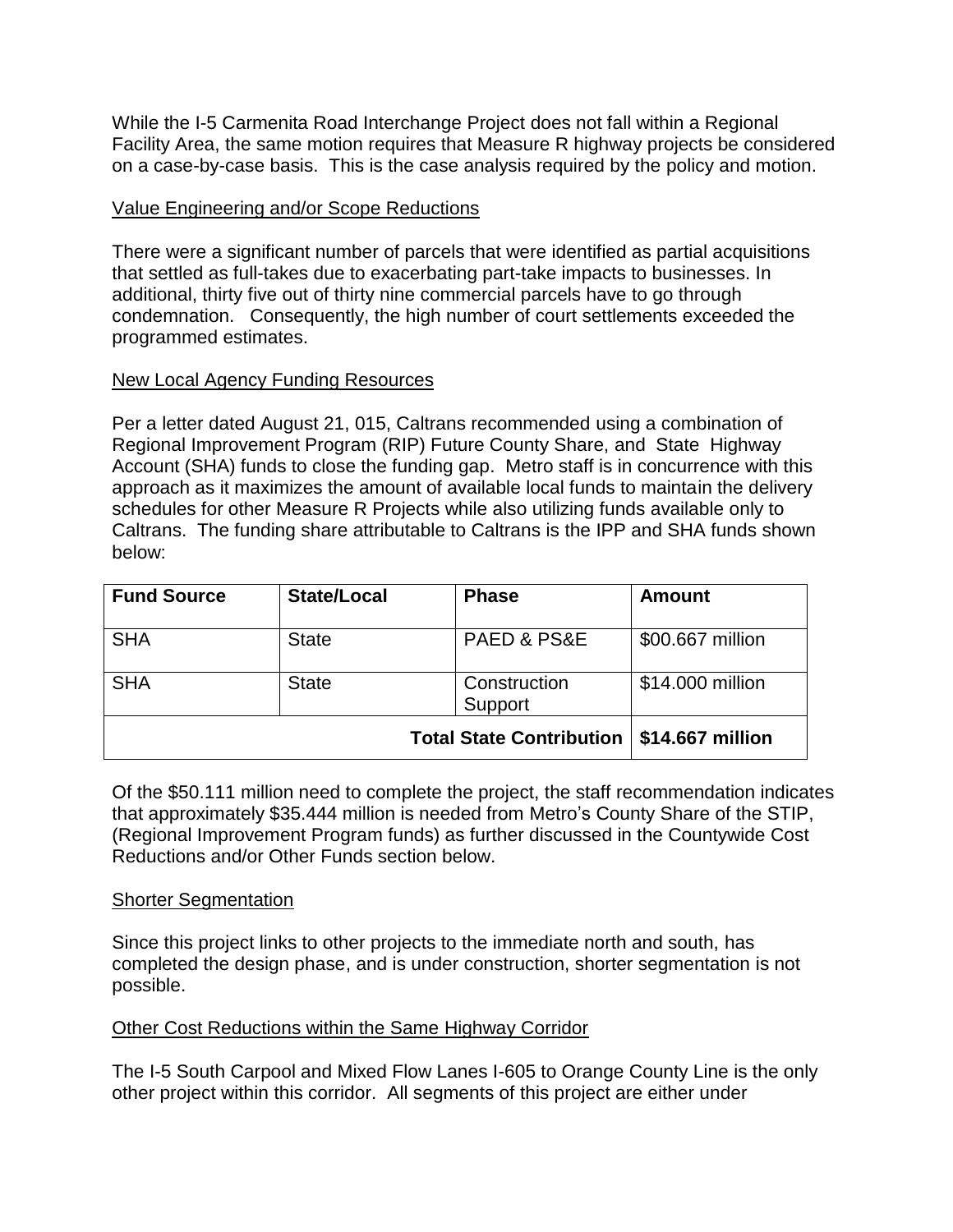construction or are about to enter procurement. There is no feasible way to reduce project costs on the I-5 South Carpool and Mixed Flow Lanes I-605 to Orange County Line Project without jeopardizing the completion of the project, a critical link between Orange County and Los Angeles County.

### Other Cost Reductions within the Same Sub-region

The 2015 Short Range Transportation Plan identifies the following Measure R-funded projects within the Gateway Cities sub-region in Fiscal Years 2016 and 2017: BNSF Grade Separations (\$31.5 million), I-605 Hot Spots (\$29.6 million), I-710 South (\$20 million), I-710 South Early Action Projects in Long Beach (\$35.3 million)<sup>1</sup>.

Of these projects, the BNSF Grade Separations Project is fully funded through construction. Diverting funding from this project to the I-5 Carmenita Road Interchange Project would delay a critical goods movement and safety project. For this reason, staff does not recommending delay of this project.

The remaining projects, I-605 Hot Spots, I-710 South, I-710 South Early Action Projects in Long Beach are in the planning or design phases. The Board could elect to defer all or portions of these projects to full fund the I-5 Carmenita Road Interchange Project. Staff however recommends not deferring these projects. The I-605 Hot Spots and I-710 South Early Action Projects identify and fund discreet and actionable projects as funding becomes available. Reprogramming Measure R 20% from these projects to the I-5 Carmenita Road Interchange Project would unnecessarily delay advancement of critical improvements to two major north-south freeways in Los Angeles County.

The I-710 South Project is currently in the environmental review process. It is imperative that all funding be available once this project has secured environmental clearance to advance to the design and right-of-way phases. Deferral of this project would further delay a critical project to improve regional mobility and goods movement.

Staff recommends moving to the final step, consistent with the approach recommended by Caltrans.

# Countywide Cost Reductions and/or Other Funds

As the local agency partner, Metro can program \$35.444 million in Measure R 20% Highway Capital Subfunds. Staff does not recommend using Measure R 20% as this approach will limit our ability to deliver other highway projects in the near term.

Instead, Metro staff recommends using future County Share of Regional Improvement Program (RIP) to cover the cost increases in the Right-of-Way phase. In this situation, committing future RIP shares indicates that Metro will debit its RIP County Share when available. While the 2016 State Transportation Improvement Program (STIP) did not include any new funding, Caltrans and Metro staff are confident that future STIP cycles

 $\overline{\phantom{a}}$  $1$  Dollar amounts indicated here is the Measure R 20% portion of these projects.